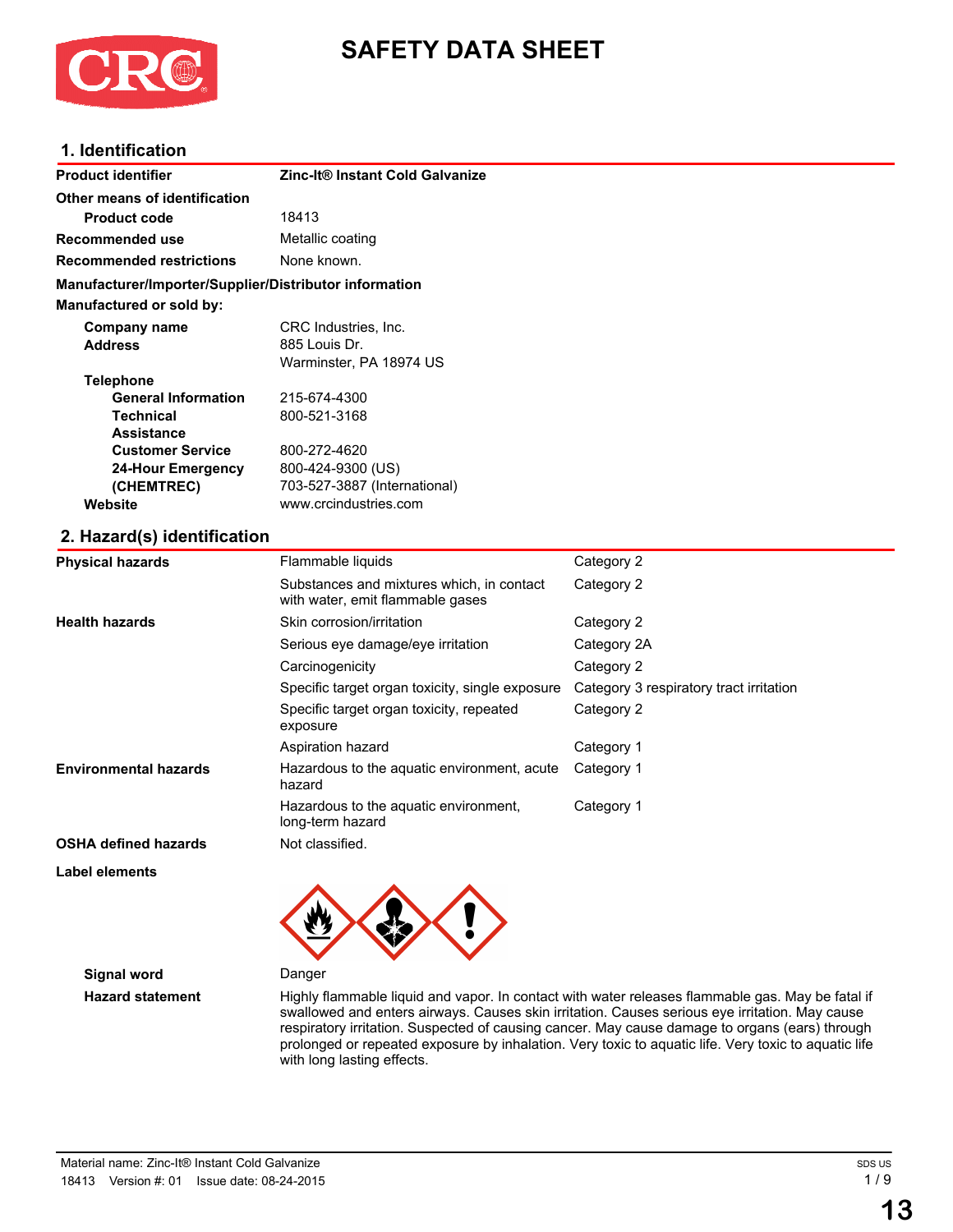| <b>Precautionary statement</b>               |                                                                                                                                                                                                                                                                                                                                                                                                                                                                                                                                                                                                                                                                                                                                                                                                                                                                                                                                     |
|----------------------------------------------|-------------------------------------------------------------------------------------------------------------------------------------------------------------------------------------------------------------------------------------------------------------------------------------------------------------------------------------------------------------------------------------------------------------------------------------------------------------------------------------------------------------------------------------------------------------------------------------------------------------------------------------------------------------------------------------------------------------------------------------------------------------------------------------------------------------------------------------------------------------------------------------------------------------------------------------|
| <b>Prevention</b>                            | Obtain special instructions before use. Do not handle until all safety precautions have been read<br>and understood. Keep away from heat/sparks/open flames/hot surfaces. - No smoking. Do not<br>allow contact with water. Handle under inert gas. Protect from moisture. Use explosion-proof<br>electrical/ventilating/lighting equipment. Use only non-sparking tools. Take precautionary<br>measures against static discharge. Use only with adequate ventilation; maintain ventilation during<br>use and until all vapors are gone. Open doors and windows or use other means to ensure a fresh<br>air supply during use and while product is drying. If you experience any symptoms listed on this<br>label, increase ventilation or leave the area. Do not breathe vapor. Wash thoroughly after<br>handling. Wear protective gloves/protective clothing/eye protection/face protection. Avoid release<br>to the environment. |
| <b>Response</b>                              | If swallowed: Immediately call a poison center/doctor. Do NOT induce vomiting. If on skin (or hair):<br>Take off immediately all contaminated clothing. Rinse skin with water/shower. If skin irritation<br>occurs: Get medical attention. Brush off loose particles from skin. Immerse in cool water/wrap in<br>wet bandages. Wash contaminated clothing before reuse. If inhaled: Remove person to fresh air<br>and keep comfortable for breathing. Call a poison center/doctor if you feel unwell. If in eyes: Rinse<br>cautiously with water for several minutes. Remove contact lenses, if present and easy to do.<br>Continue rinsing. If eye irritation persists: Get medical attention. If exposed or concerned: Get<br>medical attention. In case of fire: Do not use water. Collect spillage.                                                                                                                             |
| <b>Storage</b>                               | Store in a dry place. Store in a closed container. Store in a well-ventilated place. Keep cool. Store<br>locked up.                                                                                                                                                                                                                                                                                                                                                                                                                                                                                                                                                                                                                                                                                                                                                                                                                 |
| <b>Disposal</b>                              | Dispose of contents/container in accordance with local/regional/national regulations.                                                                                                                                                                                                                                                                                                                                                                                                                                                                                                                                                                                                                                                                                                                                                                                                                                               |
| Hazard(s) not otherwise<br>classified (HNOC) | None known.                                                                                                                                                                                                                                                                                                                                                                                                                                                                                                                                                                                                                                                                                                                                                                                                                                                                                                                         |

#### **Supplemental information**

2.35% of the mixture consists of component(s) of unknown acute hazards to the aquatic environment. 14.53% of the mixture consists of component(s) of unknown long-term hazards to the aquatic environment.

#### **3. Composition/information on ingredients**

| <b>Mixtures</b>                              |                          |                   |           |  |
|----------------------------------------------|--------------------------|-------------------|-----------|--|
| <b>Chemical name</b>                         | Common name and synonyms | <b>CAS number</b> | %         |  |
| Zinc, Elemental                              |                          | 7440-66-6         | $70 - 80$ |  |
| Xylene                                       |                          | 1330-20-7         | $10 - 20$ |  |
| Ethylbenzene                                 |                          | $100 - 41 - 4$    | $1 - 3$   |  |
| Solvent naphtha (petroleum), light<br>aliph. |                          | 64742-89-8        | 1 - 3     |  |

Specific chemical identity and/or percentage of composition has been withheld as a trade secret.

### **4. First-aid measures**

| <b>Inhalation</b>                                                            | Remove victim to fresh air and keep at rest in a position comfortable for breathing. If breathing<br>stops, provide artificial respiration. Call a POISON CENTER or doctor/physician if you feel unwell.                                                                                                             |  |
|------------------------------------------------------------------------------|----------------------------------------------------------------------------------------------------------------------------------------------------------------------------------------------------------------------------------------------------------------------------------------------------------------------|--|
| <b>Skin contact</b>                                                          | Brush off loose particles from skin. Immerse in cool water/wrap in wet bandages. Take off<br>immediately all contaminated clothing. Rinse skin with water/shower. If skin irritation occurs: Get<br>medical advice/attention. Wash contaminated clothing before reuse.                                               |  |
| Eye contact                                                                  | Immediately flush eyes with plenty of water for at least 15 minutes. Remove contact lenses, if<br>present and easy to do. Continue rinsing. If eye irritation persists: Get medical advice/attention.                                                                                                                |  |
| Ingestion                                                                    | Call a physician or poison control center immediately. Rinse mouth. Do not induce vomiting. If<br>vomiting occurs, keep head low so that stomach content doesn't get into the lungs.                                                                                                                                 |  |
| <b>Most important</b><br>symptoms/effects, acute and<br>delayed              | Aspiration may cause pulmonary edema and pneumonitis. Severe eye irritation. Symptoms may<br>include stinging, tearing, redness, swelling, and blurred vision. May cause respiratory irritation.<br>Skin irritation. May cause redness and pain. Prolonged exposure may cause chronic effects.                       |  |
| Indication of immediate<br>medical attention and special<br>treatment needed | Provide general supportive measures and treat symptomatically. Thermal burns: Flush with water<br>immediately. While flushing, remove clothes which do not adhere to affected area. Call an<br>ambulance. Continue flushing during transport to hospital. Keep victim under observation.<br>Symptoms may be delayed. |  |
| <b>General information</b>                                                   | Take off all contaminated clothing immediately. IF exposed or concerned: Get medical<br>advice/attention. Ensure that medical personnel are aware of the material(s) involved, and take<br>precautions to protect themselves. Wash contaminated clothing before reuse.                                               |  |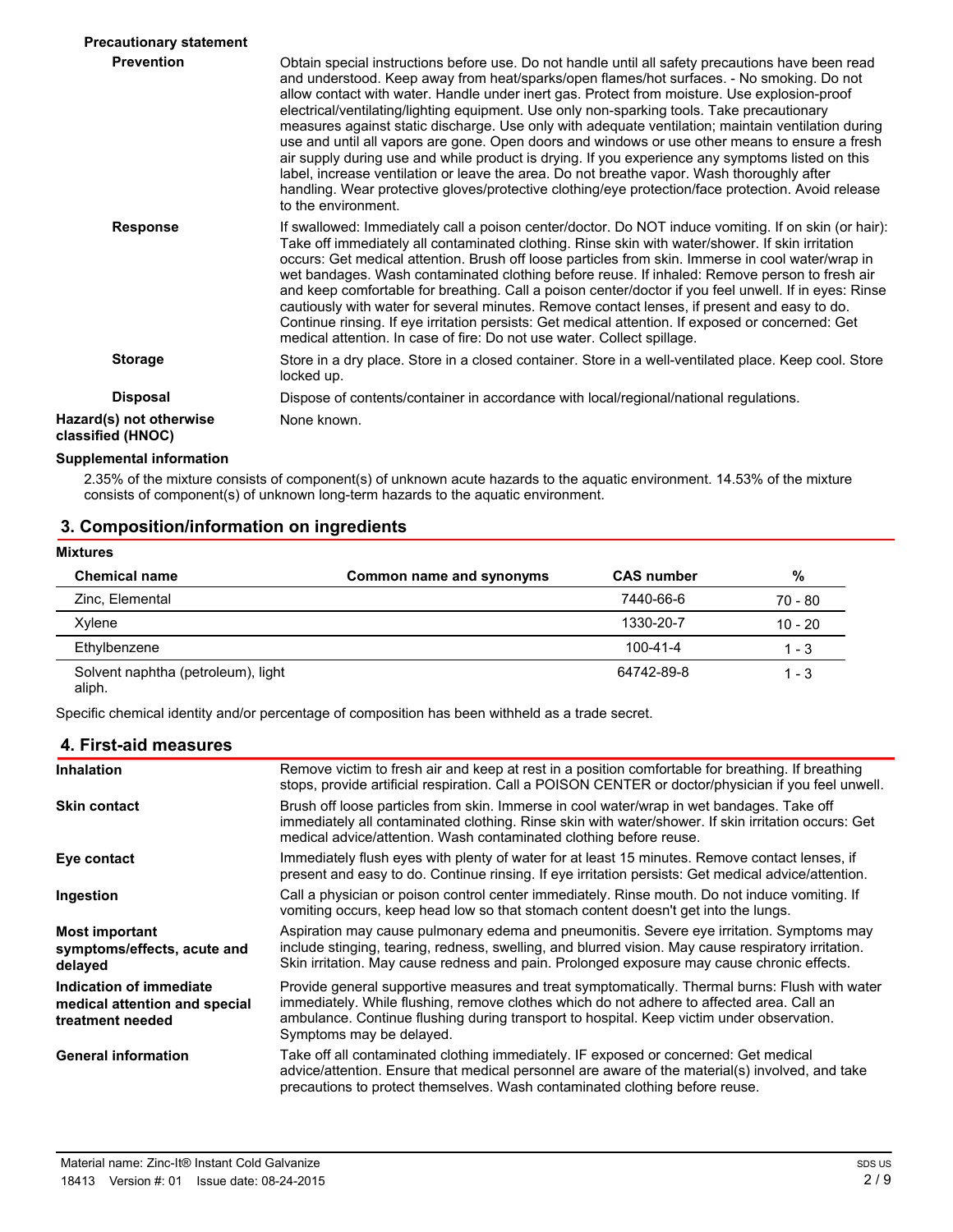#### **5. Fire-fighting measures Suitable extinguishing media** Foam. Dry chemical powder. Carbon dioxide (CO2). **Unsuitable extinguishing Water. media** Vapors may form explosive mixtures with air. Vapors may travel considerable distance to a source of ignition and flash back. During fire, gases hazardous to health may be formed. Do not use water. Hydrogen gas may form producing an explosive environment. **Specific hazards arising from the chemical Special protective equipment** Self-contained breathing apparatus and full protective clothing must be worn in case of fire. **and precautions for firefighters Fire-fighting equipment/instructions** In case of fire and/or explosion do not breathe fumes. Move containers from fire area if you can do so without risk. Do not get water inside container. Do not mix with acid or caustic materials. General fire hazards **Highly flammable liquid and vapor.** In contact with water releases flammable gas.

#### **6. Accidental release measures**

| Personal precautions,<br>protective equipment and<br>emergency procedures | Keep unnecessary personnel away. Keep people away from and upwind of spill/leak. Eliminate all<br>ignition sources (no smoking, flares, sparks, or flames in immediate area). Wear appropriate<br>protective equipment and clothing during clean-up. Do not breathe vapor. Do not touch damaged<br>containers or spilled material unless wearing appropriate protective clothing. Ventilate closed<br>spaces before entering them. Local authorities should be advised if significant spillages cannot be<br>contained. For personal protection, see section 8 of the SDS. |
|---------------------------------------------------------------------------|----------------------------------------------------------------------------------------------------------------------------------------------------------------------------------------------------------------------------------------------------------------------------------------------------------------------------------------------------------------------------------------------------------------------------------------------------------------------------------------------------------------------------------------------------------------------------|
| <b>Methods and materials for</b><br>containment and cleaning up           | Eliminate all ignition sources (no smoking, flares, sparks, or flames in immediate area). Take<br>precautionary measures against static discharge. Use only non-sparking tools. Keep combustibles<br>(wood, paper, oil, etc.) away from spilled material.                                                                                                                                                                                                                                                                                                                  |
|                                                                           | Small Spills: Absorb with earth, sand or other non-combustible material and transfer to containers<br>for later disposal. Wipe up with absorbent material (e.g. cloth, fleece). Clean surface thoroughly to<br>remove residual contamination.                                                                                                                                                                                                                                                                                                                              |
|                                                                           | Never return spills to original containers for re-use. For waste disposal, see section 13 of the SDS.                                                                                                                                                                                                                                                                                                                                                                                                                                                                      |
| <b>Environmental precautions</b>                                          | Avoid release to the environment. Prevent further leakage or spillage if safe to do so. Avoid<br>discharge into drains, water courses or onto the ground. Inform appropriate managerial or<br>supervisory personnel of all environmental releases.                                                                                                                                                                                                                                                                                                                         |

# **7. Handling and storage**

| <b>Precautions for safe handling</b>                            | Obtain special instructions before use. Do not handle until all safety precautions have been read<br>and understood. Keep away from any possible contact with water, because of violent reaction and<br>possible flash fire. Handle under inert gas. Do not handle, store or open near an open flame,<br>sources of heat or sources of ignition. Protect material from direct sunlight. When using do not<br>smoke. Explosion-proof general and local exhaust ventilation. Take precautionary measures<br>against static discharges. Use non-sparking tools and explosion-proof equipment. Do not breathe<br>vapor. Avoid contact with eyes, skin, and clothing. Avoid prolonged exposure. Should be handled<br>in closed systems, if possible. Wear appropriate personal protective equipment. Wash hands<br>thoroughly after handling. Observe good industrial hygiene practices. Avoid release to the<br>environment. For product usage instructions, please see the product label. |
|-----------------------------------------------------------------|----------------------------------------------------------------------------------------------------------------------------------------------------------------------------------------------------------------------------------------------------------------------------------------------------------------------------------------------------------------------------------------------------------------------------------------------------------------------------------------------------------------------------------------------------------------------------------------------------------------------------------------------------------------------------------------------------------------------------------------------------------------------------------------------------------------------------------------------------------------------------------------------------------------------------------------------------------------------------------------|
|                                                                 | No Smoking in areas where this material is used. Keep containers closed and upright when not in<br>use. If the painted surface is to be welded, use a fan across the work area to prevent fumes from<br>rising to the welder's face. Pump air into welder's hood to provide positive air pressure to prevent<br>fumes from getting to welder.                                                                                                                                                                                                                                                                                                                                                                                                                                                                                                                                                                                                                                          |
| Conditions for safe storage,<br>including any incompatibilities | Keep away from heat, sparks and open flame. Store in a cool, dry place out of direct sunlight.<br>Keep container tightly closed. Store in a well-ventilated place. Never allow product to get in contact<br>with water during storage. Store away from incompatible materials (see Section 10 of the SDS).                                                                                                                                                                                                                                                                                                                                                                                                                                                                                                                                                                                                                                                                             |

### **8. Exposure controls/personal protection**

| Occupational exposure limits<br>US. OSHA Table Z-1 Limits for Air Contaminants (29 CFR 1910.1000) |             |           |  |  |
|---------------------------------------------------------------------------------------------------|-------------|-----------|--|--|
| <b>Components</b>                                                                                 | <b>Type</b> | Value     |  |  |
| Ethylbenzene (CAS<br>$100-41-4)$                                                                  | PEL         | 435 mg/m3 |  |  |
|                                                                                                   |             | $100$ ppm |  |  |
| Xylene (CAS 1330-20-7)                                                                            | PEL         | 435 mg/m3 |  |  |
|                                                                                                   |             | $100$ ppm |  |  |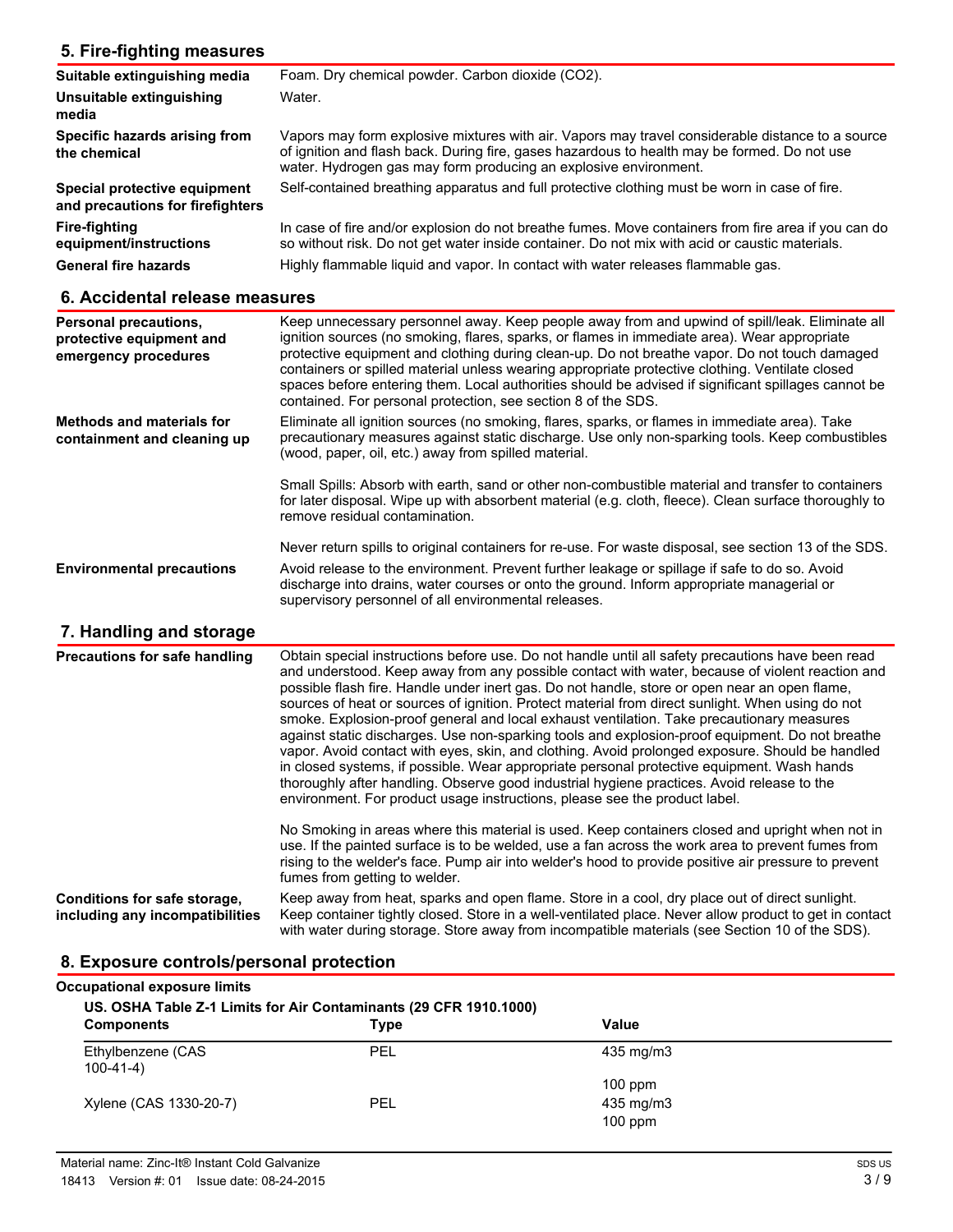| <b>Components</b>                        | <b>Type</b>                                 |                    | Value           |                      |  |
|------------------------------------------|---------------------------------------------|--------------------|-----------------|----------------------|--|
| Ethylbenzene (CAS<br>$100-41-4)$         | TWA                                         |                    |                 | 20 ppm               |  |
| Xylene (CAS 1330-20-7)                   | <b>STEL</b>                                 |                    |                 | 150 ppm              |  |
|                                          | TWA                                         |                    |                 | $100$ ppm            |  |
|                                          | US. NIOSH: Pocket Guide to Chemical Hazards |                    |                 |                      |  |
| <b>Components</b>                        | Type                                        |                    | Value           |                      |  |
| Ethylbenzene (CAS<br>$100 - 41 - 4$      | <b>STEL</b>                                 |                    |                 | 545 mg/m3            |  |
|                                          |                                             |                    |                 | $125$ ppm            |  |
|                                          | TWA                                         |                    |                 | 435 mg/m3            |  |
|                                          |                                             |                    |                 | $100$ ppm            |  |
| <b>Biological limit values</b>           |                                             |                    |                 |                      |  |
| <b>ACGIH Biological Exposure Indices</b> |                                             |                    |                 |                      |  |
| <b>Components</b>                        | Value                                       | <b>Determinant</b> | <b>Specimen</b> | <b>Sampling Time</b> |  |
| Ethylbenzene (CAS                        | $0.15$ a/a                                  | Sum of             | Creatinine in   | $\star$              |  |

| Ethylbenzene (CAS<br>$100-41-4)$ | $0.15$ g/g | Sum of<br>mandelic acid<br>and<br>phenylglyoxylic<br>acid | Creatinine in<br>urine |  |
|----------------------------------|------------|-----------------------------------------------------------|------------------------|--|
| Xylene (CAS 1330-20-7)           | 1.5 a/a    | Methylhippuric<br>acids                                   | Creatinine in<br>urine |  |

\* - For sampling details, please see the source document.

| Appropriate engineering<br>controls | Explosion-proof general and local exhaust ventilation. Good general ventilation (typically 10 air<br>changes per hour) should be used. Ventilation rates should be matched to conditions. If<br>applicable, use process enclosures, local exhaust ventilation, or other engineering controls to<br>maintain airborne levels below recommended exposure limits. If exposure limits have not been<br>established, maintain airborne levels to an acceptable level. Eye wash facilities and emergency<br>shower must be available when handling this product. |
|-------------------------------------|------------------------------------------------------------------------------------------------------------------------------------------------------------------------------------------------------------------------------------------------------------------------------------------------------------------------------------------------------------------------------------------------------------------------------------------------------------------------------------------------------------------------------------------------------------|
|                                     |                                                                                                                                                                                                                                                                                                                                                                                                                                                                                                                                                            |

**Individual protection measures, such as personal protective equipment**

| <b>Eye/face protection</b>        | Wear safety glasses with side shields (or goggles).                                                                                                                                                                                                                                                                                         |  |
|-----------------------------------|---------------------------------------------------------------------------------------------------------------------------------------------------------------------------------------------------------------------------------------------------------------------------------------------------------------------------------------------|--|
| <b>Skin protection</b>            |                                                                                                                                                                                                                                                                                                                                             |  |
| <b>Hand protection</b>            | Wear protective gloves such as: Nitrile. Neoprene.                                                                                                                                                                                                                                                                                          |  |
| <b>Other</b>                      | Wear appropriate chemical resistant clothing.                                                                                                                                                                                                                                                                                               |  |
| <b>Respiratory protection</b>     | If engineering controls are not feasible or if exposure exceeds the applicable exposure limits, use a<br>NIOSH-approved cartridge respirator with an organic vapor cartridge. Use a self-contained<br>breathing apparatus in confined spaces and for emergencies. Air monitoring is needed to<br>determine actual employee exposure levels. |  |
| <b>Thermal hazards</b>            | Wear appropriate thermal protective clothing, when necessary.                                                                                                                                                                                                                                                                               |  |
| General hygiene<br>considerations | When using do not smoke. Always observe good personal hygiene measures, such as washing<br>after handling the material and before eating, drinking, and/or smoking. Routinely wash work<br>clothing and protective equipment to remove contaminants.                                                                                        |  |

# **9. Physical and chemical properties**

| $-138.8$ °F ( $-94.9$ °C) estimated |
|-------------------------------------|
|                                     |
| 45 °F (7.2 °C) Tag Closed Cup       |
|                                     |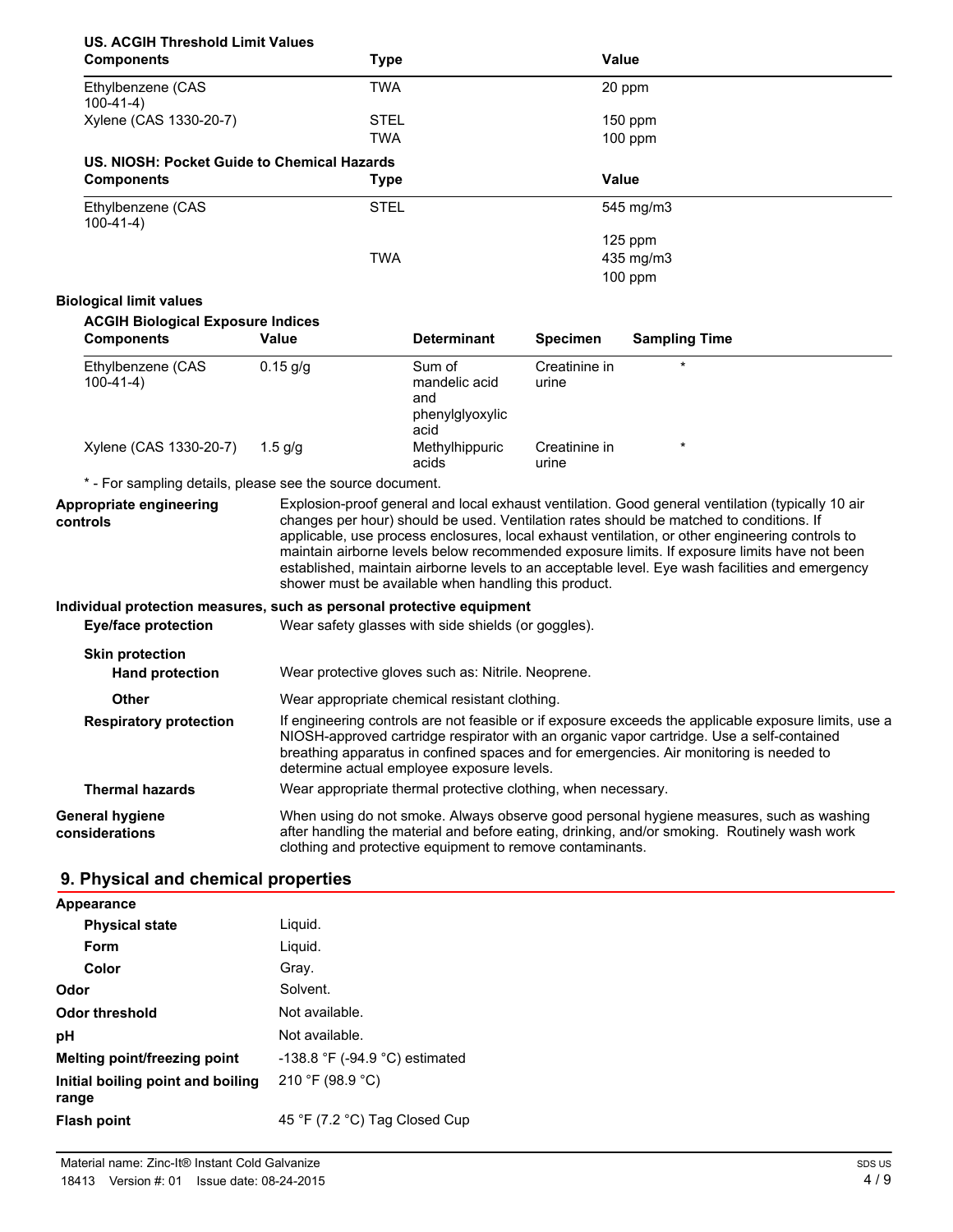| <b>Evaporation rate</b>                           | Slow.                       |
|---------------------------------------------------|-----------------------------|
| Flammability (solid, gas)                         | Not available.              |
| Upper/lower flammability or explosive limits      |                             |
| <b>Flammability limit - lower</b><br>$(\%)$       | 0.7%                        |
| <b>Flammability limit - upper</b><br>$(\%)$       | 22.7 %                      |
| Vapor pressure                                    | 1.2 hPa estimated           |
| Vapor density                                     | $> 1$ (air = 1)             |
| <b>Relative density</b>                           | 2.47                        |
| Solubility (water)                                | Not available.              |
| <b>Partition coefficient</b><br>(n-octanol/water) | Not available.              |
| <b>Auto-ignition temperature</b>                  | 810 °F (432.2 °C) estimated |
| <b>Decomposition temperature</b>                  | Not available.              |
| Viscosity (kinematic)                             | Not available.              |
| <b>Percent volatile</b>                           | 58.1 %                      |
|                                                   |                             |

# **10. Stability and reactivity**

| <b>Reactivity</b>                            | The product is stable and non-reactive under normal conditions of use, storage and transport.                             |
|----------------------------------------------|---------------------------------------------------------------------------------------------------------------------------|
| <b>Chemical stability</b>                    | Material is stable under normal conditions.                                                                               |
| <b>Possibility of hazardous</b><br>reactions | No dangerous reaction known under conditions of normal use.                                                               |
| <b>Conditions to avoid</b>                   | Avoid heat, sparks, open flames and other ignition sources. Exposure to moisture. Contact with<br>incompatible materials. |
| Incompatible materials                       | Never add water to this product. Acids. Caustics. Oxidizing agents.                                                       |
| <b>Hazardous decomposition</b><br>products   | Carbon oxides.                                                                                                            |

# **11. Toxicological information**

| Information on likely routes of exposure                                                                 |                                                                                                                                                                                                                                                  |                              |  |  |  |
|----------------------------------------------------------------------------------------------------------|--------------------------------------------------------------------------------------------------------------------------------------------------------------------------------------------------------------------------------------------------|------------------------------|--|--|--|
| <b>Inhalation</b>                                                                                        | May cause damage to organs through prolonged or repeated exposure by inhalation. May cause<br>irritation to the respiratory system.                                                                                                              |                              |  |  |  |
| Causes skin irritation.<br><b>Skin contact</b>                                                           |                                                                                                                                                                                                                                                  |                              |  |  |  |
| Causes serious eye irritation.<br>Eye contact                                                            |                                                                                                                                                                                                                                                  |                              |  |  |  |
| Ingestion                                                                                                | Droplets of the product aspirated into the lungs through ingestion or vomiting may cause a serious<br>chemical pneumonia.                                                                                                                        |                              |  |  |  |
| Symptoms related to the<br>physical, chemical and<br>toxicological characteristics                       | Aspiration may cause pulmonary edema and pneumonitis. Severe eye irritation. Symptoms may<br>include stinging, tearing, redness, swelling, and blurred vision. May cause respiratory irritation.<br>Skin irritation. May cause redness and pain. |                              |  |  |  |
| Information on toxicological effects                                                                     |                                                                                                                                                                                                                                                  |                              |  |  |  |
| May be fatal if swallowed and enters airways. May cause respiratory irritation.<br><b>Acute toxicity</b> |                                                                                                                                                                                                                                                  |                              |  |  |  |
| <b>Product</b>                                                                                           | <b>Test Results</b><br><b>Species</b>                                                                                                                                                                                                            |                              |  |  |  |
| Zinc-It® Instant Cold Galvanize                                                                          |                                                                                                                                                                                                                                                  |                              |  |  |  |
| <b>Acute</b>                                                                                             |                                                                                                                                                                                                                                                  |                              |  |  |  |
| Dermal                                                                                                   |                                                                                                                                                                                                                                                  |                              |  |  |  |
| LD <sub>50</sub>                                                                                         | Rabbit                                                                                                                                                                                                                                           | 28264 mg/kg estimated        |  |  |  |
| <b>Inhalation</b>                                                                                        |                                                                                                                                                                                                                                                  |                              |  |  |  |
| <b>LC50</b>                                                                                              | Rat                                                                                                                                                                                                                                              | 27800 ppm, 4 hours estimated |  |  |  |
|                                                                                                          |                                                                                                                                                                                                                                                  | 151 mg/l, 4 hours estimated  |  |  |  |
| Oral                                                                                                     |                                                                                                                                                                                                                                                  |                              |  |  |  |
| LD50                                                                                                     |                                                                                                                                                                                                                                                  |                              |  |  |  |

\* Estimates for product may be based on additional component data not shown.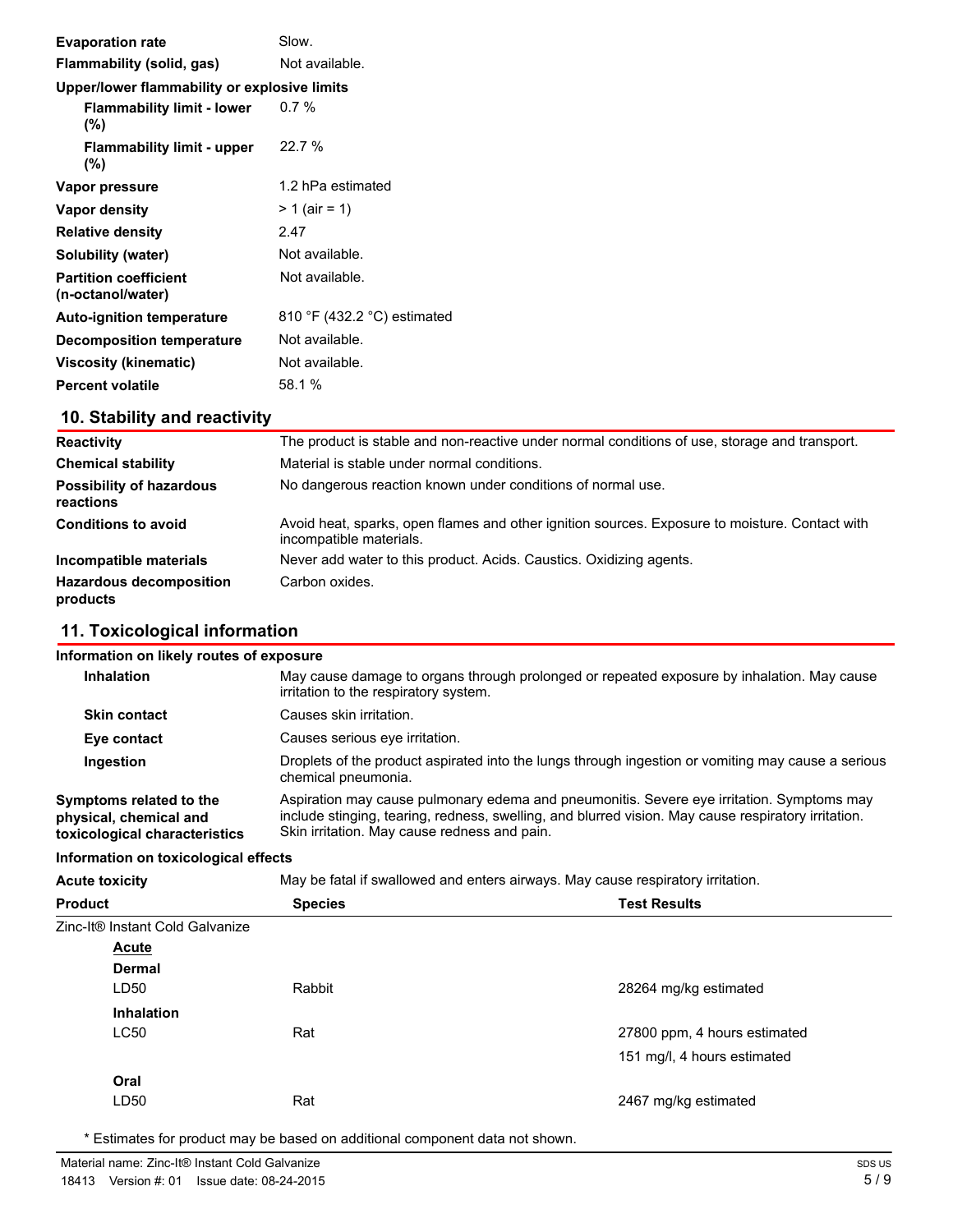| <b>Skin corrosion/irritation</b>                      | Causes skin irritation.                                                                                                                                          |                                                                                            |
|-------------------------------------------------------|------------------------------------------------------------------------------------------------------------------------------------------------------------------|--------------------------------------------------------------------------------------------|
| Serious eye damage/eye<br>irritation                  | Causes serious eye irritation.                                                                                                                                   |                                                                                            |
| <b>Respiratory sensitization</b>                      | Not a respiratory sensitizer.                                                                                                                                    |                                                                                            |
| <b>Skin sensitization</b>                             | This product is not expected to cause skin sensitization.                                                                                                        |                                                                                            |
| Germ cell mutagenicity                                | No data available to indicate product or any components present at greater than 0.1% are<br>mutagenic or genotoxic.                                              |                                                                                            |
| Suspected of causing cancer.<br>Carcinogenicity       |                                                                                                                                                                  |                                                                                            |
|                                                       | <b>IARC Monographs. Overall Evaluation of Carcinogenicity</b>                                                                                                    |                                                                                            |
| Ethylbenzene (CAS 100-41-4)<br>Xylene (CAS 1330-20-7) |                                                                                                                                                                  | 2B Possibly carcinogenic to humans.<br>3 Not classifiable as to carcinogenicity to humans. |
|                                                       | US. National Toxicology Program (NTP) Report on Carcinogens                                                                                                      |                                                                                            |
| Not available.                                        |                                                                                                                                                                  |                                                                                            |
| <b>Reproductive toxicity</b>                          | Based on available data, the classification criteria are not met.                                                                                                |                                                                                            |
| Specific target organ toxicity -<br>single exposure   | May cause respiratory irritation.                                                                                                                                |                                                                                            |
| Specific target organ toxicity -<br>repeated exposure | May cause damage to organs (ears) through prolonged or repeated exposure by inhalation.                                                                          |                                                                                            |
| <b>Aspiration hazard</b>                              | May be fatal if swallowed and enters airways. If aspirated into lungs during swallowing or vomiting,<br>may cause chemical pneumonia, pulmonary injury or death. |                                                                                            |
| <b>Chronic effects</b>                                | May cause damage to organs through prolonged or repeated exposure. Prolonged inhalation may<br>be harmful. Prolonged exposure may cause chronic effects.         |                                                                                            |

### **12. Ecological information**

| <b>Ecotoxicity</b>              |             | Very toxic to aquatic life with long lasting effects.    |                                  |
|---------------------------------|-------------|----------------------------------------------------------|----------------------------------|
| <b>Product</b>                  |             | <b>Species</b>                                           | <b>Test Results</b>              |
| Zinc-It® Instant Cold Galvanize |             |                                                          |                                  |
| <b>Aquatic</b>                  |             |                                                          |                                  |
| Crustacea                       | <b>EC50</b> | Daphnia                                                  | 3.8509 mg/l, 48 hours estimated  |
| Fish                            | <b>LC50</b> | Fish                                                     | 38.8988 mg/l, 96 hours estimated |
| <b>Components</b>               |             | <b>Species</b>                                           | <b>Test Results</b>              |
| Ethylbenzene (CAS 100-41-4)     |             |                                                          |                                  |
| <b>Aquatic</b>                  |             |                                                          |                                  |
| Acute                           |             |                                                          |                                  |
| Crustacea                       | <b>EC50</b> | Water flea (Daphnia magna)                               | 2.1 mg/l, 48 hours               |
| Fish                            | <b>LC50</b> | Fathead minnow (Pimephales promelas) 12.1 mg/l, 96 hours |                                  |
| Xylene (CAS 1330-20-7)          |             |                                                          |                                  |
| <b>Aquatic</b>                  |             |                                                          |                                  |
| <b>Fish</b>                     | <b>LC50</b> | Rainbow trout, donaldson trout<br>(Oncorhynchus mykiss)  | 9.5 - 19.2 mg/l, 96 hours        |
| Zinc, Elemental (CAS 7440-66-6) |             |                                                          |                                  |
| <b>Aquatic</b>                  |             |                                                          |                                  |
| Crustacea                       | <b>EC50</b> | Water flea (Daphnia magna)                               | 2.8 mg/l, 48 hours               |
| Fish                            | <b>LC50</b> | Rainbow trout.donaldson trout<br>(Oncorhynchus mykiss)   | 0.56 mg/l, 96 hours              |

| Partition coefficient n-octanol / water (log Kow) |              |
|---------------------------------------------------|--------------|
| Ethylbenzene                                      | 3.15         |
| Xvlene                                            | $3.12 - 3.2$ |
| <b>Bioconcentration factor (BCF)</b>              |              |
| Xylene                                            | 15           |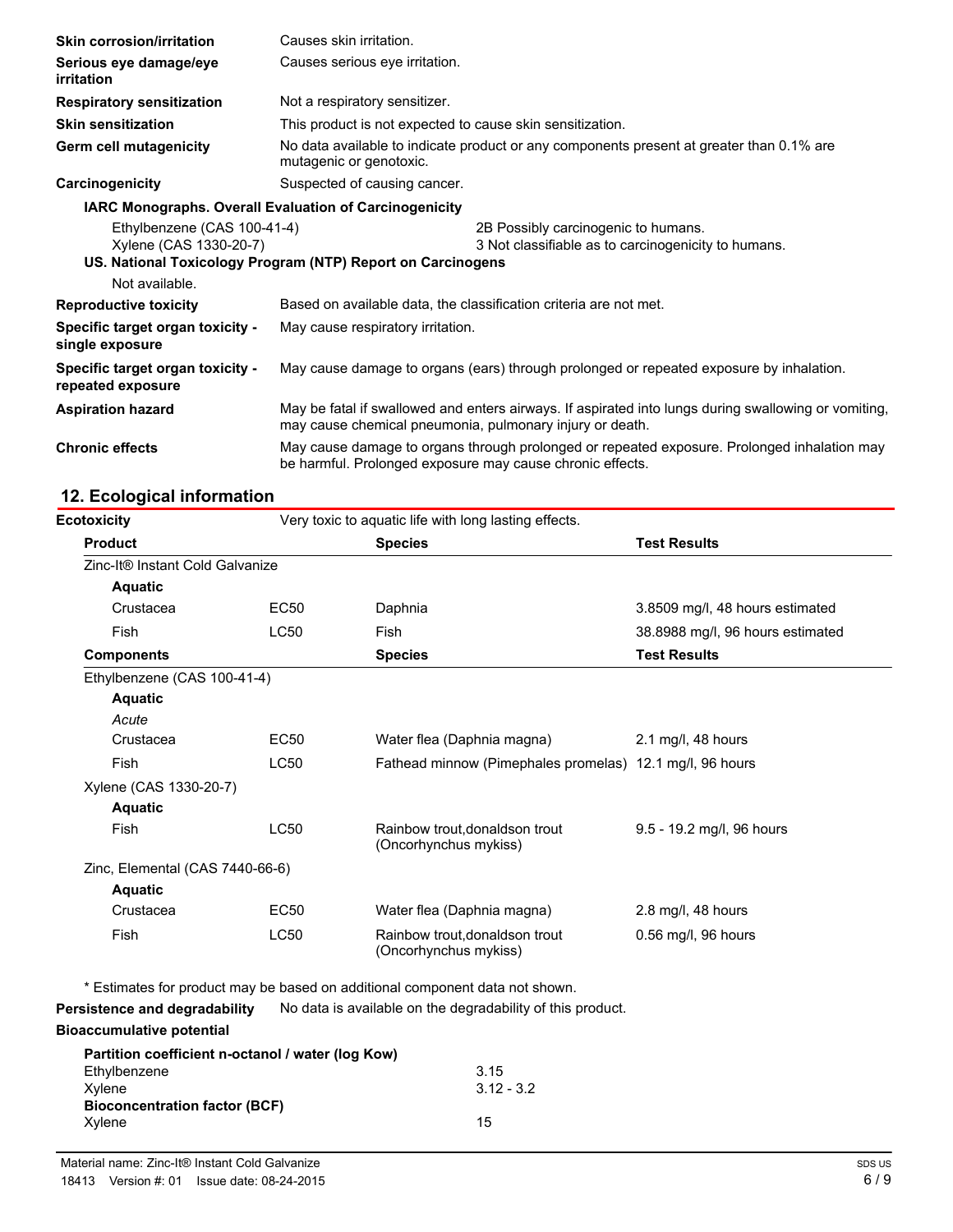| <b>Mobility in soil</b> | No data available.                                                                                                                                                                         |
|-------------------------|--------------------------------------------------------------------------------------------------------------------------------------------------------------------------------------------|
| Other adverse effects   | No other adverse environmental effects (e.g. ozone depletion, photochemical ozone creation<br>potential, endocrine disruption, global warming potential) are expected from this component. |

| 13. Disposal considerations                          |                                                                                                                                                                                                                                                                                                                                                                             |  |  |  |
|------------------------------------------------------|-----------------------------------------------------------------------------------------------------------------------------------------------------------------------------------------------------------------------------------------------------------------------------------------------------------------------------------------------------------------------------|--|--|--|
| Disposal of waste from<br>residues / unused products | If discarded, this product is considered a RCRA ignitable waste, D001. Collect and reclaim or<br>dispose in sealed containers at licensed waste disposal site. Do not allow this material to drain into<br>sewers/water supplies. Do not contaminate ponds, waterways or ditches with chemical or used<br>container. Dispose in accordance with all applicable regulations. |  |  |  |
| Hazardous waste code                                 | D001: Waste Flammable material with a flash point <140 F                                                                                                                                                                                                                                                                                                                    |  |  |  |
| Contaminated packaging                               | Since emptied containers may retain product residue, follow label warnings even after container is<br>emptied. Empty containers should be taken to an approved waste handling site for recycling or<br>disposal.                                                                                                                                                            |  |  |  |

#### **14. Transport information**

| DOT                               |                                                                                                      |
|-----------------------------------|------------------------------------------------------------------------------------------------------|
| <b>UN number</b>                  | UN1263                                                                                               |
| UN proper shipping name           | Paint, Limited Quantity                                                                              |
| <b>Transport hazard class(es)</b> |                                                                                                      |
| <b>Class</b>                      | 3                                                                                                    |
| <b>Subsidiary risk</b>            | $\overline{\phantom{0}}$                                                                             |
| Label(s)                          | 3                                                                                                    |
| <b>Packing group</b>              | III                                                                                                  |
|                                   | Special precautions for user Read safety instructions, SDS and emergency procedures before handling. |
| <b>Special provisions</b>         | B1, B52, IB3, T2, TP1, TP29                                                                          |
| <b>Packaging exceptions</b>       | 150                                                                                                  |
| Packaging non bulk                | 173                                                                                                  |
| Packaging bulk                    | 242                                                                                                  |
| <b>IATA</b>                       |                                                                                                      |
| UN number                         | UN1263                                                                                               |
| UN proper shipping name           | Paint, Limited Quantity                                                                              |
| Transport hazard class(es)        |                                                                                                      |
| <b>Class</b>                      | 3                                                                                                    |
| <b>Subsidiary risk</b>            |                                                                                                      |
| Packing group                     | Ш                                                                                                    |
| <b>Environmental hazards</b>      | No.                                                                                                  |
| <b>ERG Code</b>                   | 31                                                                                                   |
|                                   | Special precautions for user Read safety instructions, SDS and emergency procedures before handling. |
| Other information                 |                                                                                                      |
| Passenger and cargo               | Allowed.                                                                                             |
| aircraft                          |                                                                                                      |
| Cargo aircraft only               | Allowed.                                                                                             |
| IMDG                              |                                                                                                      |
| <b>UN number</b>                  | UN1263                                                                                               |
| UN proper shipping name           | PAINT or PAINT RELATED MATERIAL, LIMITED QUANTITY                                                    |
| <b>Transport hazard class(es)</b> |                                                                                                      |
| <b>Class</b>                      | 3                                                                                                    |
| <b>Subsidiary risk</b>            | $\overline{\phantom{0}}$                                                                             |
| Packing group                     | Ш                                                                                                    |
| <b>Environmental hazards</b>      |                                                                                                      |
| <b>Marine pollutant</b>           | No.                                                                                                  |
| EmS                               | $F-E, S-E$                                                                                           |
|                                   | Special precautions for user Read safety instructions, SDS and emergency procedures before handling. |

# **15. Regulatory information**

**US federal regulations**

This product is a "Hazardous Chemical" as defined by the OSHA Hazard Communication Standard, 29 CFR 1910.1200.

**TSCA Section 12(b) Export Notification (40 CFR 707, Subpt. D)**

Not regulated.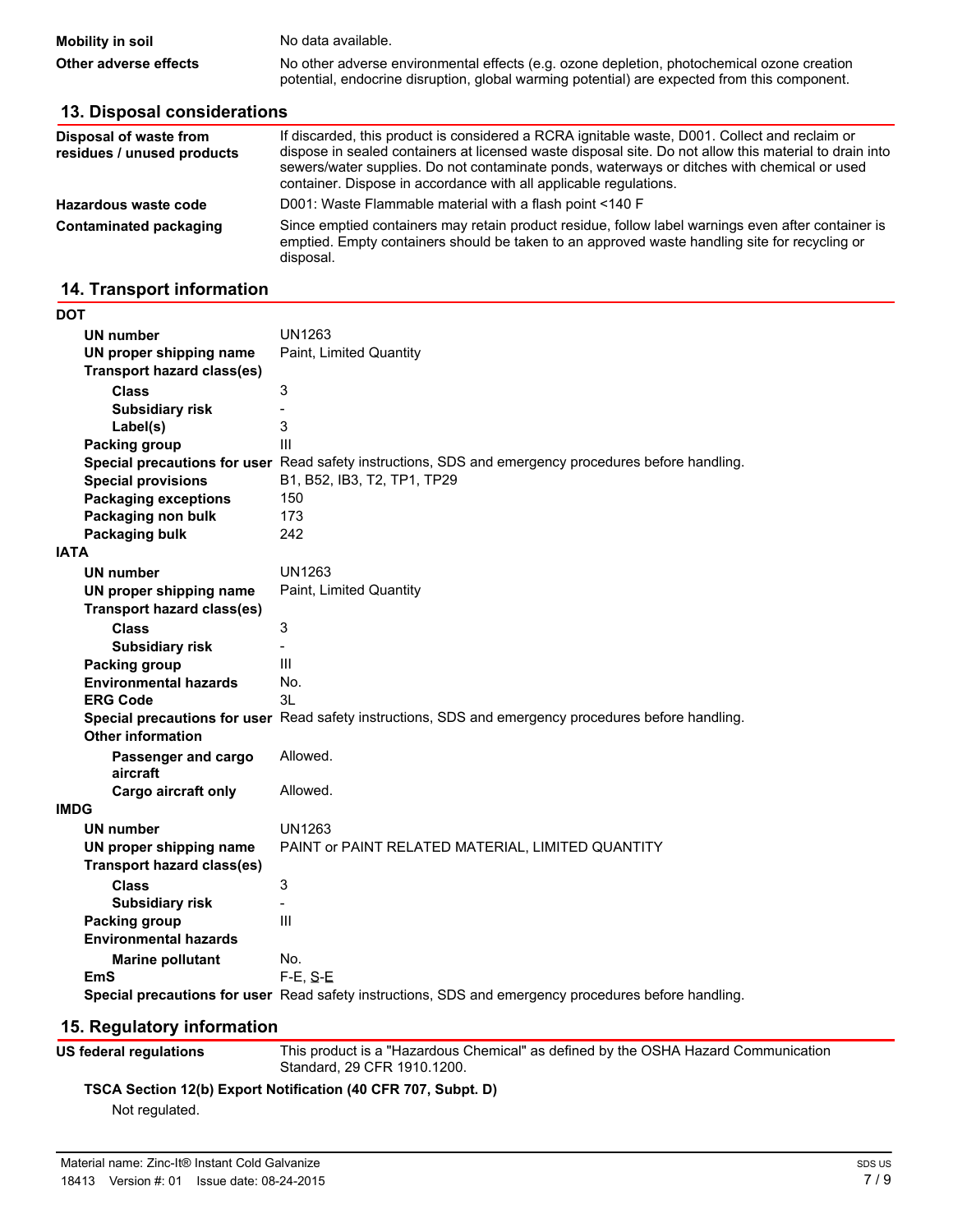|                                                | US. OSHA Specifically Regulated Substances (29 CFR 1910.1001-1050)        |                                                                                  |                                                                                                                              |  |  |
|------------------------------------------------|---------------------------------------------------------------------------|----------------------------------------------------------------------------------|------------------------------------------------------------------------------------------------------------------------------|--|--|
| Not listed.                                    |                                                                           |                                                                                  |                                                                                                                              |  |  |
| <b>SARA 304 Emergency release notification</b> |                                                                           |                                                                                  |                                                                                                                              |  |  |
|                                                | Not regulated.                                                            | US EPCRA (SARA Title III) Section 313 - Toxic Chemical: Listed substance         |                                                                                                                              |  |  |
|                                                | Ethylbenzene (CAS 100-41-4)                                               |                                                                                  |                                                                                                                              |  |  |
|                                                | Xylene (CAS 1330-20-7)                                                    |                                                                                  |                                                                                                                              |  |  |
|                                                | Zinc, Elemental (CAS 7440-66-6)                                           |                                                                                  |                                                                                                                              |  |  |
|                                                | <b>CERCLA Hazardous Substance List (40 CFR 302.4)</b>                     |                                                                                  |                                                                                                                              |  |  |
|                                                | Ethylbenzene (CAS 100-41-4)<br>Xylene (CAS 1330-20-7)                     |                                                                                  | Listed.<br>Listed.                                                                                                           |  |  |
|                                                | Zinc, Elemental (CAS 7440-66-6)                                           |                                                                                  | Listed.                                                                                                                      |  |  |
|                                                | <b>CERCLA Hazardous Substances: Reportable quantity</b>                   |                                                                                  |                                                                                                                              |  |  |
|                                                | Ethylbenzene (CAS 100-41-4)                                               |                                                                                  | 1000 LBS                                                                                                                     |  |  |
|                                                | Xylene (CAS 1330-20-7)                                                    |                                                                                  | 100 LBS                                                                                                                      |  |  |
|                                                | Zinc, Elemental (CAS 7440-66-6)                                           |                                                                                  | 1000 LBS                                                                                                                     |  |  |
|                                                |                                                                           | Response Center (800-424-8802) and to your Local Emergency Planning Committee.   | Spills or releases resulting in the loss of any ingredient at or above its RQ require immediate notification to the National |  |  |
|                                                |                                                                           | Clean Air Act (CAA) Section 112 Hazardous Air Pollutants (HAPs) List             |                                                                                                                              |  |  |
|                                                | Ethylbenzene (CAS 100-41-4)<br>Xylene (CAS 1330-20-7)                     |                                                                                  |                                                                                                                              |  |  |
|                                                | Not regulated.                                                            | Clean Air Act (CAA) Section 112(r) Accidental Release Prevention (40 CFR 68.130) |                                                                                                                              |  |  |
|                                                |                                                                           | Not regulated.                                                                   |                                                                                                                              |  |  |
|                                                | <b>Safe Drinking Water Act</b><br>(SDWA)                                  |                                                                                  |                                                                                                                              |  |  |
|                                                | <b>Food and Drug</b><br><b>Administration (FDA)</b>                       | Not regulated.                                                                   |                                                                                                                              |  |  |
|                                                |                                                                           | Superfund Amendments and Reauthorization Act of 1986 (SARA)                      |                                                                                                                              |  |  |
|                                                | <b>Section 311/312</b>                                                    | Immediate Hazard - Yes                                                           |                                                                                                                              |  |  |
|                                                | <b>Hazard categories</b>                                                  | Delayed Hazard - Yes<br>Fire Hazard - Yes                                        |                                                                                                                              |  |  |
|                                                |                                                                           | Pressure Hazard - No<br>Reactivity Hazard - Yes                                  |                                                                                                                              |  |  |
|                                                | <b>SARA 302 Extremely</b><br>hazardous substance                          | No                                                                               |                                                                                                                              |  |  |
|                                                | US state regulations                                                      |                                                                                  |                                                                                                                              |  |  |
| (a)                                            |                                                                           |                                                                                  | US. California. Candidate Chemicals List. Safer Consumer Products Regulations (Cal. Code Regs, tit. 22, 69502.3, subd        |  |  |
|                                                | Zinc, Elemental (CAS 7440-66-6)                                           | Solvent naphtha (petroleum), light aliph. (CAS 64742-89-8)                       |                                                                                                                              |  |  |
|                                                | Ethylbenzene (CAS 100-41-4)<br>Xylene (CAS 1330-20-7)                     |                                                                                  |                                                                                                                              |  |  |
|                                                |                                                                           |                                                                                  | US. California Controlled Substances. CA Department of Justice (California Health and Safety Code Section 11100)             |  |  |
|                                                | Not listed.                                                               |                                                                                  |                                                                                                                              |  |  |
|                                                |                                                                           | US. New Jersey Worker and Community Right-to-Know Act                            |                                                                                                                              |  |  |
|                                                | Ethylbenzene (CAS 100-41-4)                                               |                                                                                  |                                                                                                                              |  |  |
|                                                | Xylene (CAS 1330-20-7)                                                    |                                                                                  |                                                                                                                              |  |  |
|                                                | Zinc, Elemental (CAS 7440-66-6)<br>US. Massachusetts RTK - Substance List |                                                                                  |                                                                                                                              |  |  |
|                                                | Ethylbenzene (CAS 100-41-4)                                               |                                                                                  |                                                                                                                              |  |  |
|                                                | Xylene (CAS 1330-20-7)                                                    |                                                                                  |                                                                                                                              |  |  |
|                                                | Zinc, Elemental (CAS 7440-66-6)                                           |                                                                                  |                                                                                                                              |  |  |
|                                                |                                                                           | US. Pennsylvania Worker and Community Right-to-Know Law                          |                                                                                                                              |  |  |
|                                                | Ethylbenzene (CAS 100-41-4)<br>Xylene (CAS 1330-20-7)                     |                                                                                  |                                                                                                                              |  |  |
|                                                | Zinc, Elemental (CAS 7440-66-6)                                           |                                                                                  |                                                                                                                              |  |  |
|                                                | <b>US. Rhode Island RTK</b>                                               |                                                                                  |                                                                                                                              |  |  |
|                                                |                                                                           |                                                                                  |                                                                                                                              |  |  |

Ethylbenzene (CAS 100-41-4) Xylene (CAS 1330-20-7) Zinc, Elemental (CAS 7440-66-6)